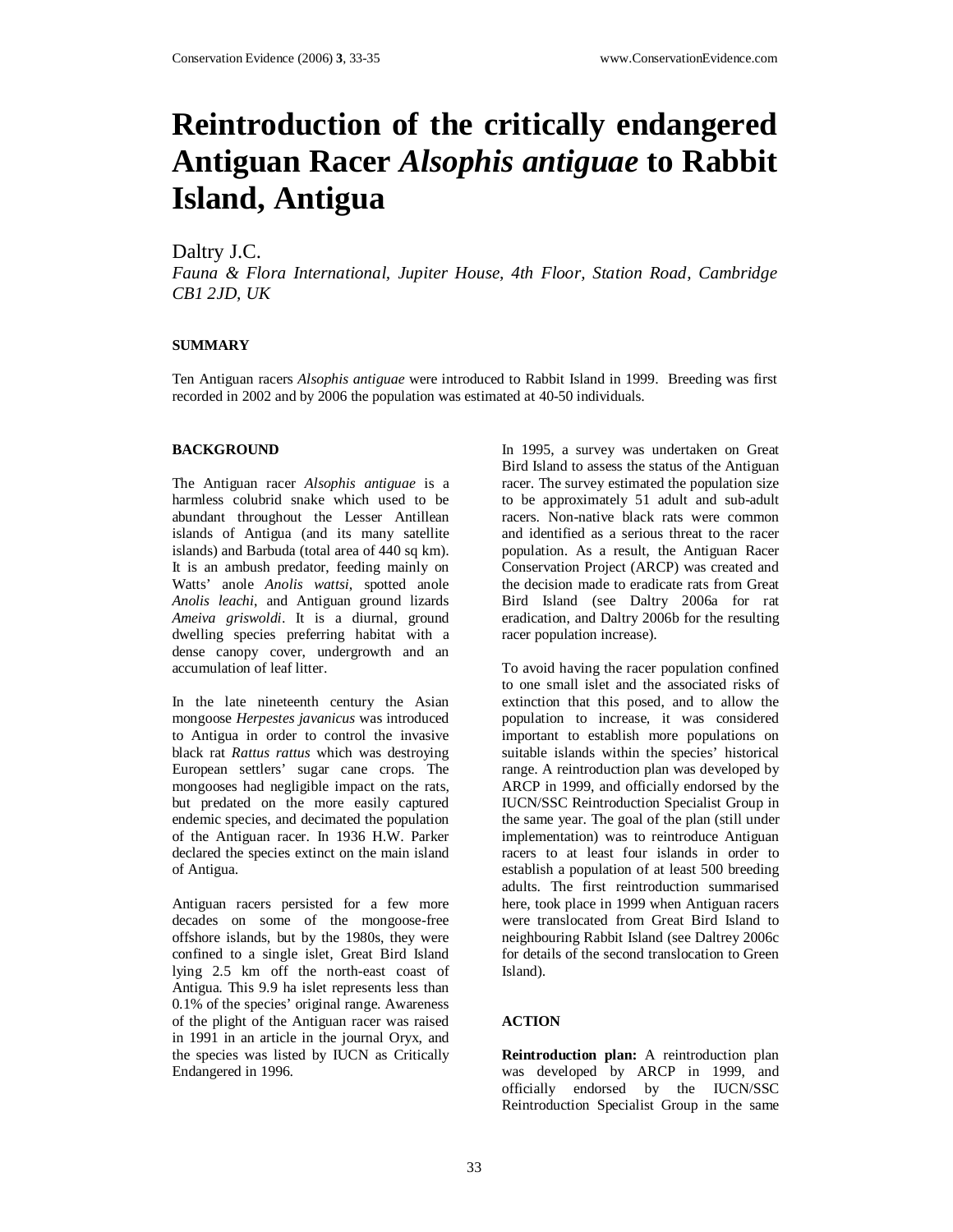year. The goal of plan, which is still under implementation, was to reintroduce Antiguan racers to at least four islands in order to establish populations totalling at least 500 breeding adults.

**Study site:** Rabbit Island (2 ha in area) lies less than a kilometre south-west of Great Bird Island. The island is covered in low trees and bushes, with many cacti and annual herbaceous plants. The island was selected as a site for reintroduction for a number of reasons. It has well-developed forest cover, a high density of prey species, an absence of mongooses, it is close in proximity to Great Bird Island, and it is not significantly affected by flooding during hurricanes. The island is uninhabited and is rarely visited by people. In 1998, black rats were successfully eradicated from the island – a vital prerequisite before releasing any racers. Its most notable disadvantage, however, was its small size and the absence of one of the racer's key prey species, *Ameiva griswoldi*.

**Reintroduction and monitoring:** Between 30 November and 7 December 1999, five male and five female racers of various sizes were caught and translocated from Great Bird Island to Rabbit Island. At this time, many of the racers on Great Bird Island were perceived to be starving, and the removal of ten was deemed appropriate to help relieve the competition for food among the racers remaining on Great Bird. All of the racers were marked with PIT tags, measured and had DNA samples taken (the last 2 mm of the tail, preserved in ethanol).

Five racers were then simply put into cloth bags, taken to Rabbit Island, fed one or two live lizards, and released. For these individuals, the entire translocation process was completed within 24 hours of their capture on Great Bird Island.

The other five racers were taken to mainland Antigua for several days in order to be anaesthetised with methoxyflurane (Metofane™, C-Vet, England) and surgically implanted with miniature radio-transmitters. They were then fed on lizards and released. The transmitters enabled close monitoring for up to six months, after which time the batteries would expire.

The epoxy-coated radio transmitters had transmission frequencies of 173.23 - 173.34 MHz (model SB-2, Holohil Systems Ltd., Ontario). Each complete package weighed 4 g,



**Figure 1**. The world population of Antiguan racers *Alsophis antiguae* from 1995 to 2005 (all islands).

equivalent to 2.5-5.3% snake body mass. The transmitters had a 15 cm flexible whip antenna, which was implanted under the snake's skin. Receiving equipment was an M57 receiver (Mariner Radar Ltd, UK) with a 3-element Yagi antenna. The reception distance was up to 100 m (as little as 3 m when the snakes were deep below ground).

#### **CONSEQUENCES**

**Monitoring:** The radio-tagged racers were tracked four times a day for two weeks during three separate periods until the batteries expired in mid 2000. The released snakes behaved completely normally on the island, and were found to be hunting and feeding successfully. Project researchers continue to visit Rabbit Island every year, to search for racers and to measure any that are caught. Unmarked racers - all of which have been born on the island - are marked with PIT tags.

**Reintroduction success:** The first offspring on the island was recorded in 2002 – a female that had already reached adult size. Between 10 November and 4 December 2003, ten adult and ten sub-adult racers were captured on Rabbit Island. These included five of the original ten 'founder' stock released in 1999 and the others were evidently their progeny. At least three other young adults/ sub-adults were also seen, but evaded capture. The population (in 2006) is currently estimated to number around 40-50 adults and sub-adults. The world population of racers from 1995 to 2005 is shown in Figure 1.